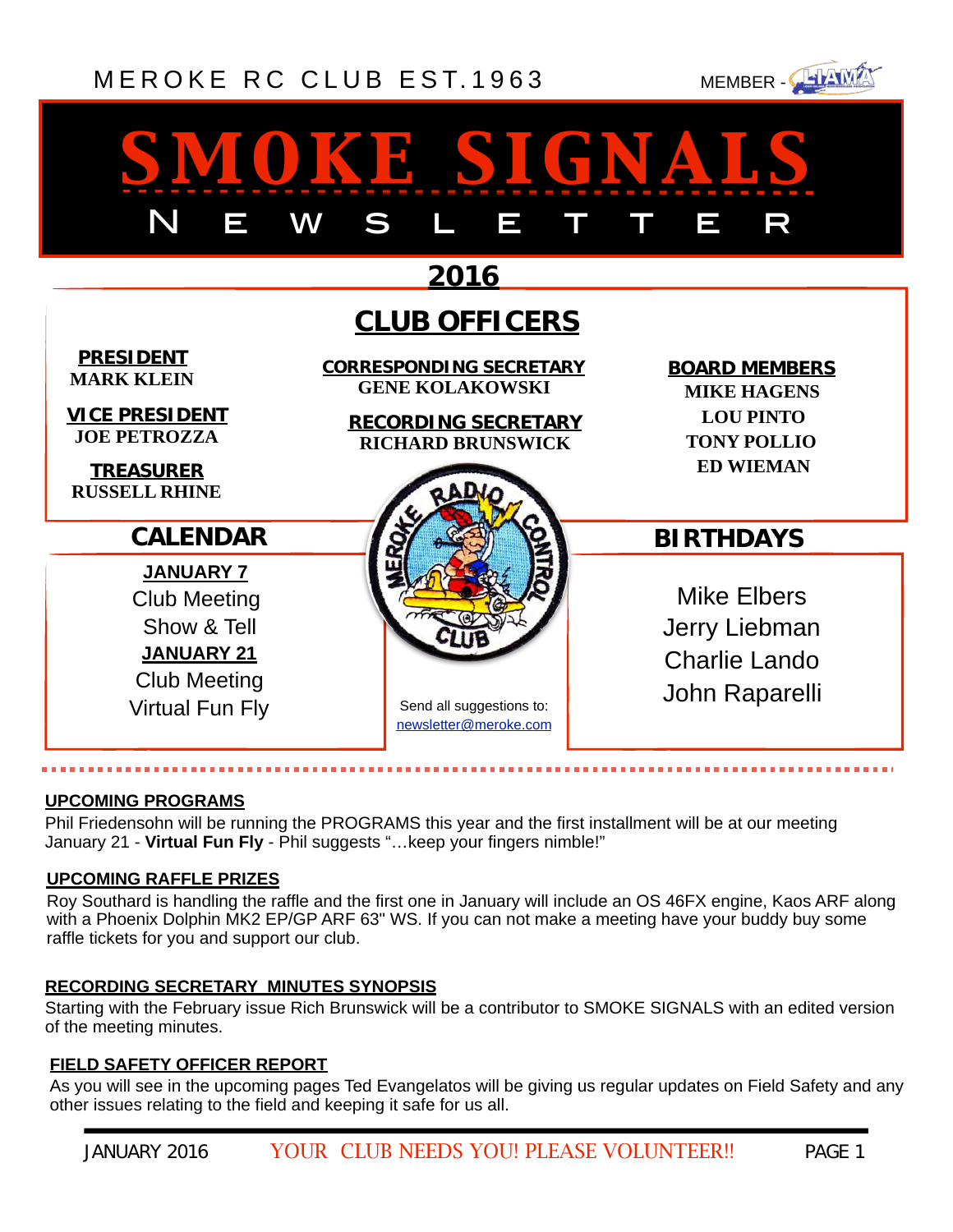## **SMOKE SIGNALS**

### **MESSAGE FROM THE PRESIDENT**

This year, I'm glad to say, finds the club in excellent shape thanks to the tutelage of Lou and his fine executive board. The club could not have been run any better with all events and programs moving smoothly along. In addition, our treasury is in great shape thanks to Nick's conscientious hard work and attention to detail. Thank you Nick!

I'm looking forward to carrying out similar programs this year along with some new ideas that I hope you will find fun and beneficial. The first is what you are now reading - a revamped Meroke Newsletter thanks to Dennis Osik. Please take a moment and look over the content rich format that is geared to you, the membership.



Our first of two Paint Ball events will be a charitable fund raiser for the "Seeing

Eye", a high scoring, non-profit local guide dog organization that places 500 dogs a year for those in need. We will also introduce BBQ Sundays during the nice weather, serving lunch for members at the field. We may also have a team fun fly event linked to those Sundays.

Programs are another important part of our meetings and this year Phil has several interesting and useful programs planned. Our showcased, standalone program is of course Nelson's Building Program on Saturdays where you will receive expert and hands on advice in all phases of our hobby.

One more thing. The Meroke Club doesn't move on its own - the membership contributes to its everyday functionality so I will be looking forward to all of you **volunteering** for the various jobs essential to meeting our goals. Thank you for the honor of serving as President.

*This message was sent by Chief Field Controller Ted Evangelatos on December 14, 2015 to the Field Controllers. This is* **VERY IMPORTANT** *information and a must read for everyone who wants to continue flying.*

Controllers,

As you may be aware, the FAA today announced a rule for mandatory registration of all RC aircraft weighing between 0.55 lbs to 55 lbs.

This rule includes ALL RC aircraft and applies to ALL OF US owners/operators of RC airplanes and helicopters - NOT JUST DRONES. The criteria is only the weight, not the type of aircraft we own.

Registration starts next Monday 12/21/2015. The cost is \$5 per registration for 3 years, but it will be refunded if you register within the first 30 days. You only need to register once, regardless of how many airplanes/ helis you own.

Violators may be punished with civil penalties of up to \$27,500, while criminal penalties include fines of up to \$250,000 and/or imprisonment for up to three years!!! The FAA is not kidding around!

This rule will be incorporated in our Field Rules, and will be strictly enforced. In order for someone to fly anything, he/she must have the FAA registration on their person. The FAA reg number MUST be on ALL aircraft.

*Since the December 14, 2015 FAA announcement the AMA is suggesting that members hold off with registration until the AMA clarifies its position. For more information go to: <http://amablog.modelaircraft.org/amagov/2015/12/17/hold-off-on-registering-model-aircraft/>*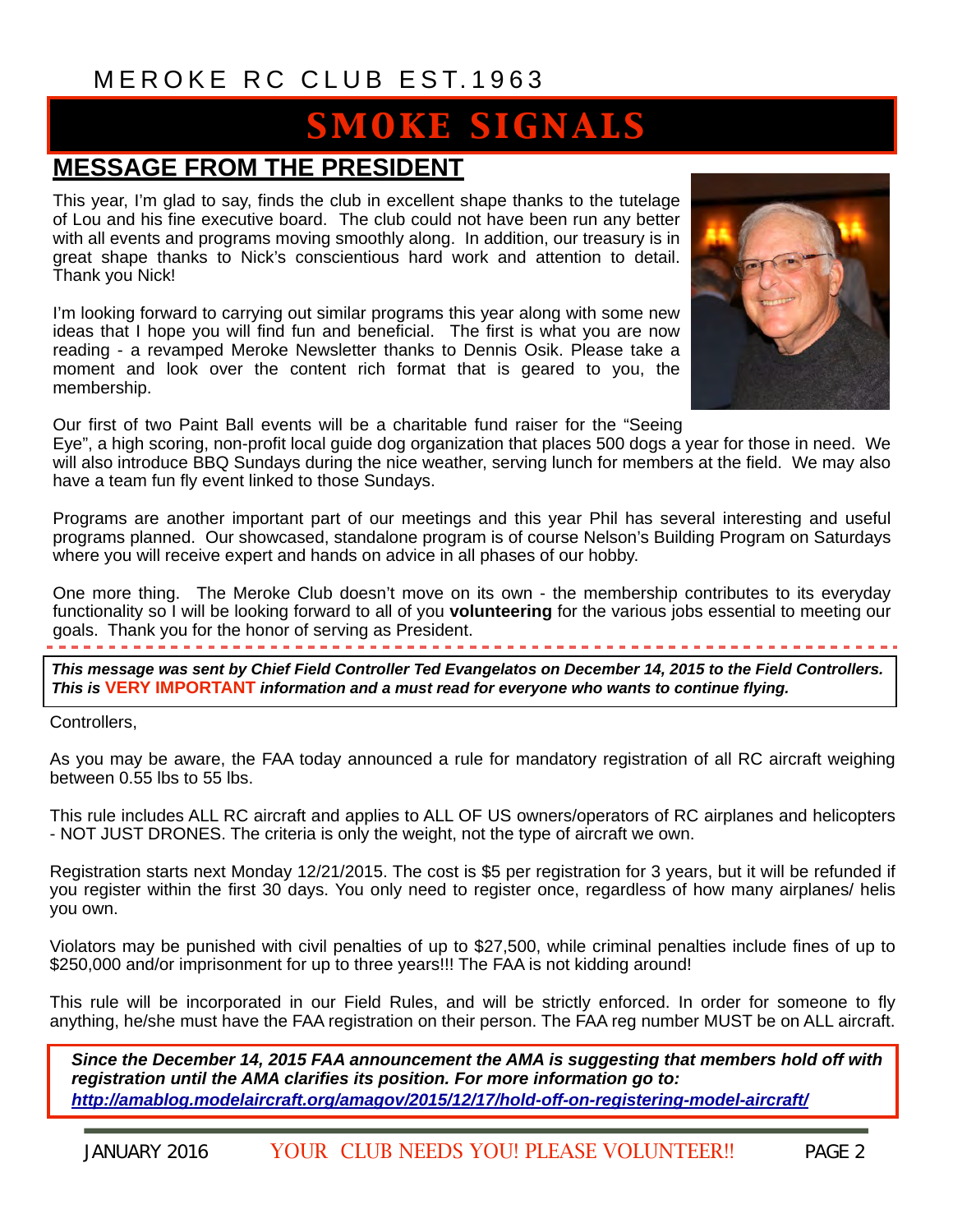## **SMOKE SIGNALS**



## *ASK A MEROKE*

This is a new feature of the Newsletter that President Mark Klein and I are excited about. The e-mail address **[askameroke@meroke.com](mailto:askameroke@meroke.com)** is available for you to write and ask a **HOW TO** question that will be answered in the next Newsletter by one of your club members experienced to deal with your query.



Here is a question that I asked and Nelson Ramos answered that I posted in the past that will give you the idea of what I am talking about.

*Hi Nelson, I have never set up an rc planes receiver. Can you tell me which items (Rudder, ailerons,elevator and throttle) go to which channels of the receiver. Also I have an "AIR ALERT" which was set up to the throttle. I will do the best I can but may need your help to set up the electronics.* 

Hi Dennis, The easiest way to remember channel one through four is that we all use the right hand on the transmitter for channel 1 & 2 and the left hand for channel 3 and 4.

 1) This is what I do. I insert the battery in the highest channel which is always marked with the letter " B" and turn on the transmitter.

 2) The right joy stick controls the elevator and the ailerons ( channel 1 & 2 ), insert the aileron servos into channel one or two and move the joy stick left and right and see which surface moves the elevator or the ailerons. You want the ailerons for this action. Move the joy stick to the right, from behind the fuselage the right aileron will move up and left down. If that doesn't happen than stop and THINK !

 3) Move the right stick up and down, this is for the elevator. Move the stick down ( PULL ) and the elevator surface should travel up. Move the stick up ( PUSH ) the elevator surface should move down. With this action you have determined which is channel one or two.

4) The left joy stick controls channel 3 & 4.

 5) Move the left joy stick up and it stays where you left it, it does not return to the center, this is the engine throttle. Now insert the throttle servo



and find out which is the channel - 3 ? Pulling the joy stick opens the throttle, pushing the joy stick closes the throttle. To set up the throttle correctly with the stick in the middle position your carburater is in the half position.

 6) And now through a process of elimination the only channel left is the rudder. Move the left joy stick to the left and again from behind the fuselage the rudder should move left . Move the joy stick to the right the rudder should move right. Also check the front landing gear it should move in the direction of the stick movement.

 This procedure identifies which channel number is one to four. There is still more to set up, the travel end point for each servo, the servo reversal features. Centering each control surfaces with the center of the servos. Making sure equal travel up and down ( Unless using aileron differentials )

7 ) This is my favorite…**"read the manual."** 

**Please Note:** Nelson's set up pertains to Futaba receivers, channel lineup on Spektrum, JR and Airtronics are different.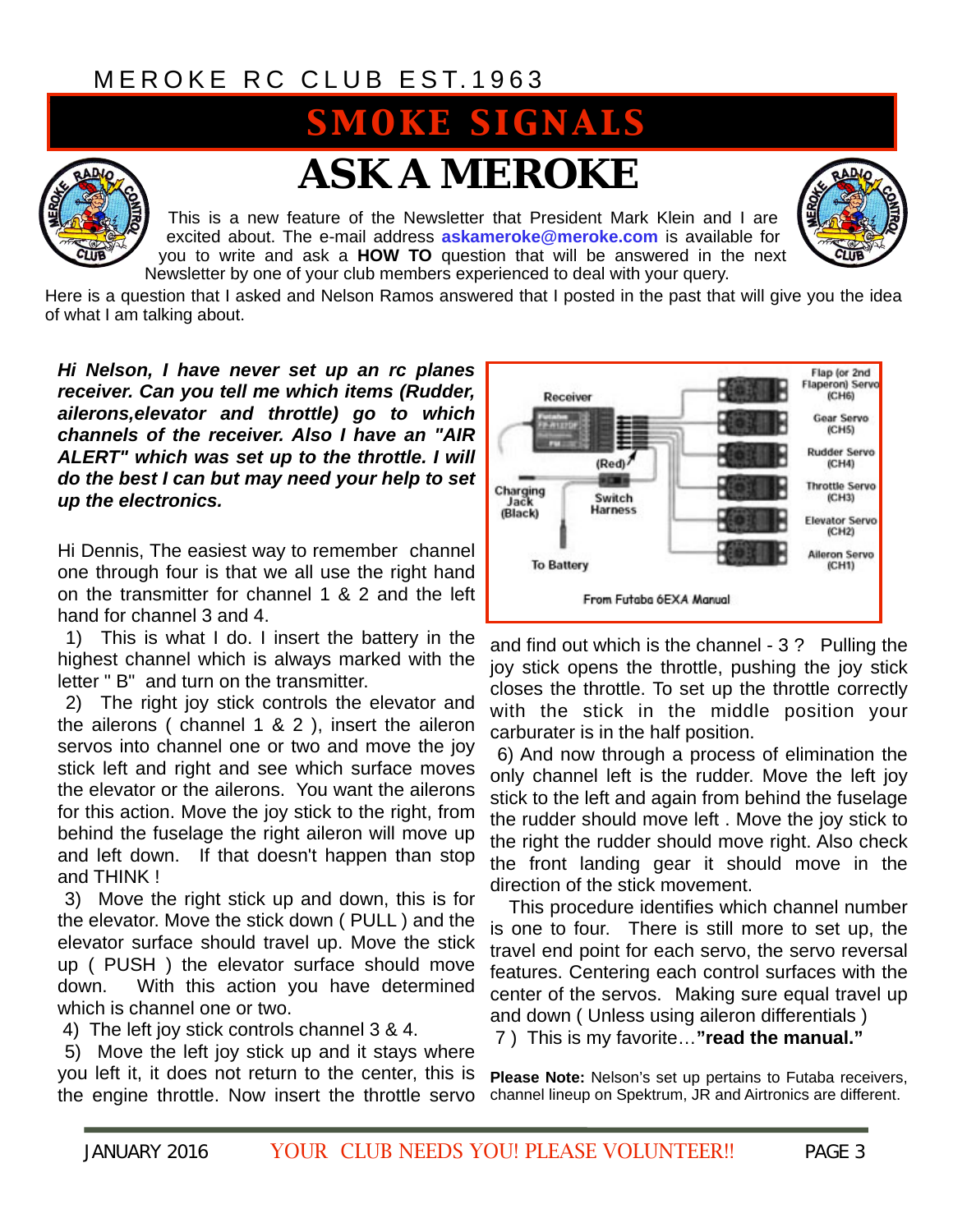## **SMOKE SIGNALS**

**ASK DR PHIL**

*From time to time we will reprise Phil Friedensohn's articles from past Newsletters since the information is timeless and important to remember and for our new members to have access to, so enjoy this first installment.*

Hi Dr. Phil

A *Tower* Hobbies .46 engine is giving me a little problem every time I turn the engine/ model upside down, it won't run for more thAn about 8 seconds. It seems to go rich then dies. It does it at idle to 50% throttle (I haven't tried it at full blast). I tried to check everything but still the same. I made sure no fuel goes back through the muffler pressure line. I disassembled the engine twice and there is no visible damage on the parts. I checked seals, adjusted the low speed needle. In normal position and it runs fine and throttles good. So I have no idea what else should I do. Is there maybe an error or fuel leak?

Sal R

*If your engine quits with the plane upside down then it's probably a fuel feed problem, not an engine problem. If your tank is too low when the plane is upright, then the engine will go rich*  when the plane is upside down. If the tank is too high then the engine will go lean when the *airplane is upside down. You say your engine seems to richen, so I suspect the tank position is too low.* 

*The center of the tank should be about 1/4 inch below the center of the carburetor spray bar. (the tube going through the carburetor. See if changing the tank position helps resolve the situation.* 

Dr. Phil,

Any fast tips on how to prevent small screws from stripping a wooden hole.

Mr. Questioning Mind

Here's a little trick I like to do to prevent small screws from stripping a wooden hole. I enlarge the hole to 7/64", add a little CA or epoxy, and then I tap a piece of inner pushrod tubing into the hole. Now a #2 screw will fit nicely into the pushrod and won't vibrate loose or strip the hole.

*See you at the field…Dr.Phil*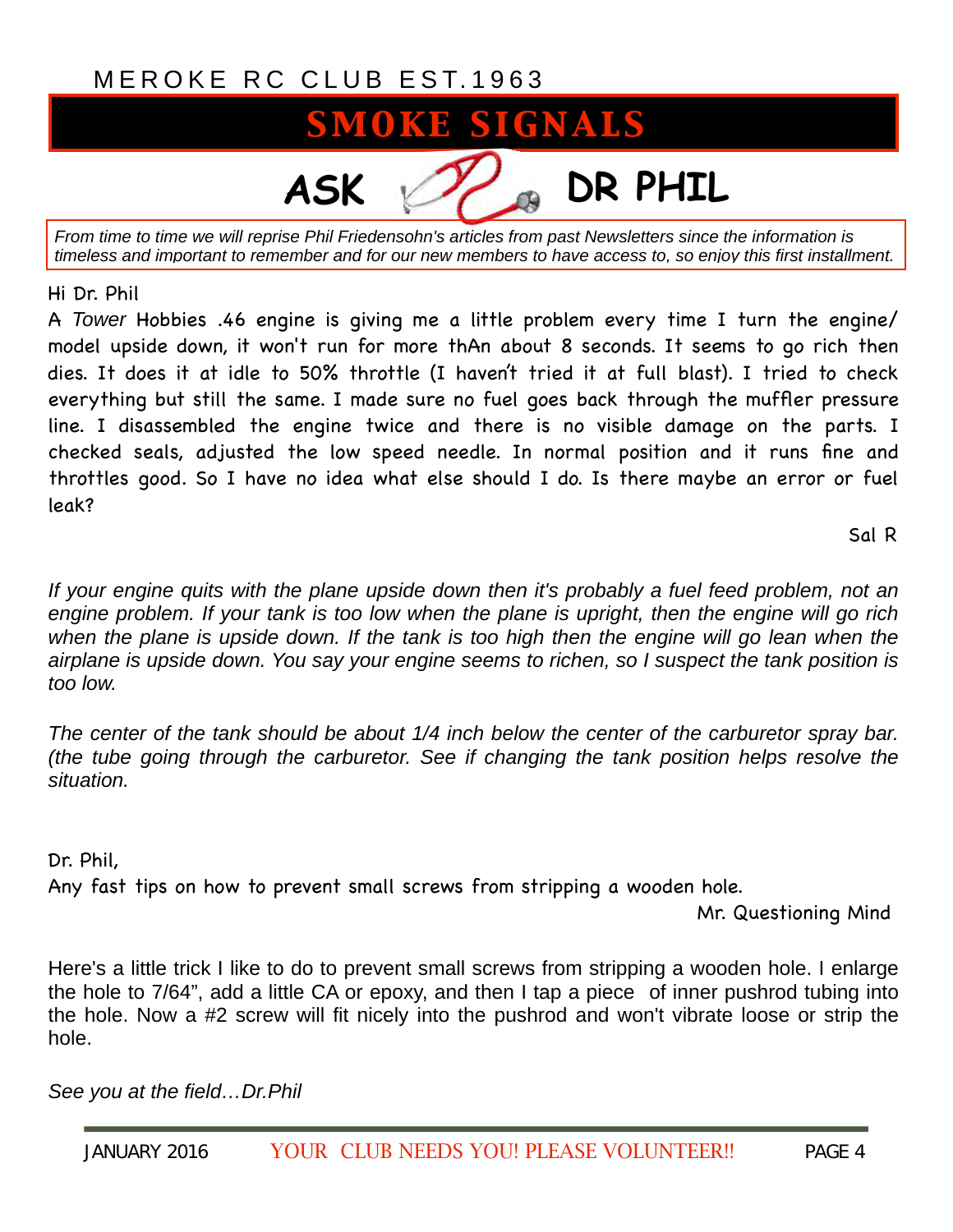## SMOKE SIGNALS

### **Update Meroke R/C Club Building Program** by Nelson Ramos



By the time this Meroke Smoke Signal paper is published it will be a new year

 Happy New Year to all Meroke members. Its time for an update on our building program.

 Last month on our show and tell meeting I presented a 90-size form core balsa model. I explained the method used to core out each side of the wing for a servo bay and wiring of each servo plus an aggressive covering scheme using Monokote.

So far since we started back in October 2015, we've been working on kit building (Fun One) model. Stripping covering from old models, working on the battle abuse paint ball, Jim Gilmartin is in charge of our paint ball models. Continuing on ARF's, replacing bearings on glow engines, carburetor cleaning, electronics and more. For the New Year we'll continue on our building projects.

 As I reported the lectures seem to be what the members are interested in. The information received by a novice is valuable, with this information the members can avoid common mistakes due to lack of knowledge and experience.

These are the list of topics we covered last year.

#### **Glow engine, Servo 101, Axis related information, Prop-Balancing, Soldering tips**

As you can see we covered a lot of information in 2015 plus the experience the members are receiving working on the models.

For a newcomer (novice) joining this club receiving flying instruction from our Meroke instructors and attending the building sessions, all this will make for a well informed R/C pilot. I don't know of any club that offers this as part of a club structure base program.

 I will ask members to let me know of any topic they wish me to cover in our building program, which ends in March 2016 so we still have plenty of time to put a lecture together.

In closing many thanks should be given to all involved in making this program a success. Starting with the support from the AMA tag program (Come Fly with US), the board members, the volunteers, flying and building instructors, and to all who give up their Saturday morning to become informed builders and flyers.



Happy New Year **Nelson**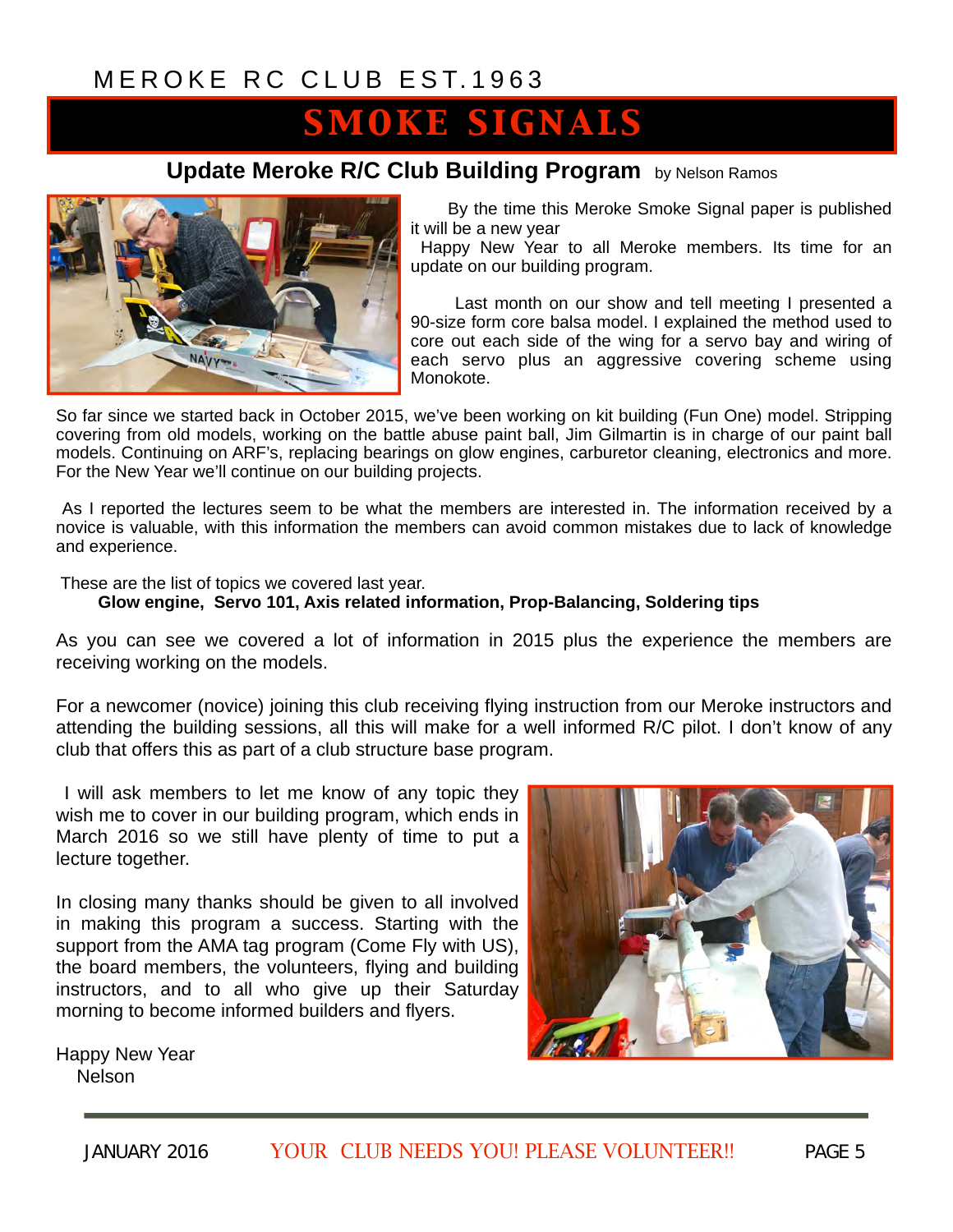## **SMOKE SIGNALS**

**Tame your Tail-Dragger** Article thanks to Phil Friedensohn who found it in **Airplane fight** 

From sport planes and classic civilian aircraft to warbirds and fighters, where the little "steering" wheel is in back behind the main landing gear, the tail-dragger configuration remains very popular. Though the tailwheel has very little effect on the model's flight performance, the landing gear configuration does make takeoffs and landings much different from planes with tricycle (trike) landing gear. Here are some of the basics to help tame your tail-draggers and improve your takeoffs and landings. Depending on the wind, you can land a tail-dragger in two different ways: a tail-down, 3-point attitude (stall landing) or in a nose-down (2-point), wheel landing approach as shown here.

#### **DIFFERENT TECHNIQUES**



The major difference between a tail-dragger and a trikegear model, is the relative position of the model's main landing gear with respect to the position of the center of gravity. With a trike, the center of gravity is forward of the main wheels and, when you land the model, it should touch down on the main wheels. The nose then remains level or tilts slightly downward, until the nosewheel comes in contact with the ground. This in turn decreases the wing's angle of attack and helps to keep the model on the ground. With a tail-dragger, the center of gravity is somewhere behind the main wheels and so after the main gear touches down and the model begins to slow down, the nose slowly tilts upward (the tail comes down)

To see this full article go to <http://www.modelairplanenews.com/?s=tame+your+tail+dragger>

### **QUADCOPTER UPDATE**

As it currently stands, Quadcopters can only be flown at Lufbery Aerodrome under the following conditions:

- Same rules apply as helicopter flying
- Quads can only be flown at helicopter time slots, i.e. 7:30 to 10:00 AM

- Helicopter Controllers will instruct the quadcopter pilots where and how to fly.



- No FPV ("First Person View") flying is permitted, whether it is with goggles or viewing screen. The quad must be flown under direct visual contact by the pilot, within visual range just like normal RC airplane or helicopter flying.

- Quad pilots must have a valid Park permit, either Helicopter or Airplane.

- Currently there no specialized tests or permits for quads. Pilots must test either with a helicopter or airplane and, if the test is successful, they will receive the appropriate permit.

Ted Evangelatos Chief Field Controller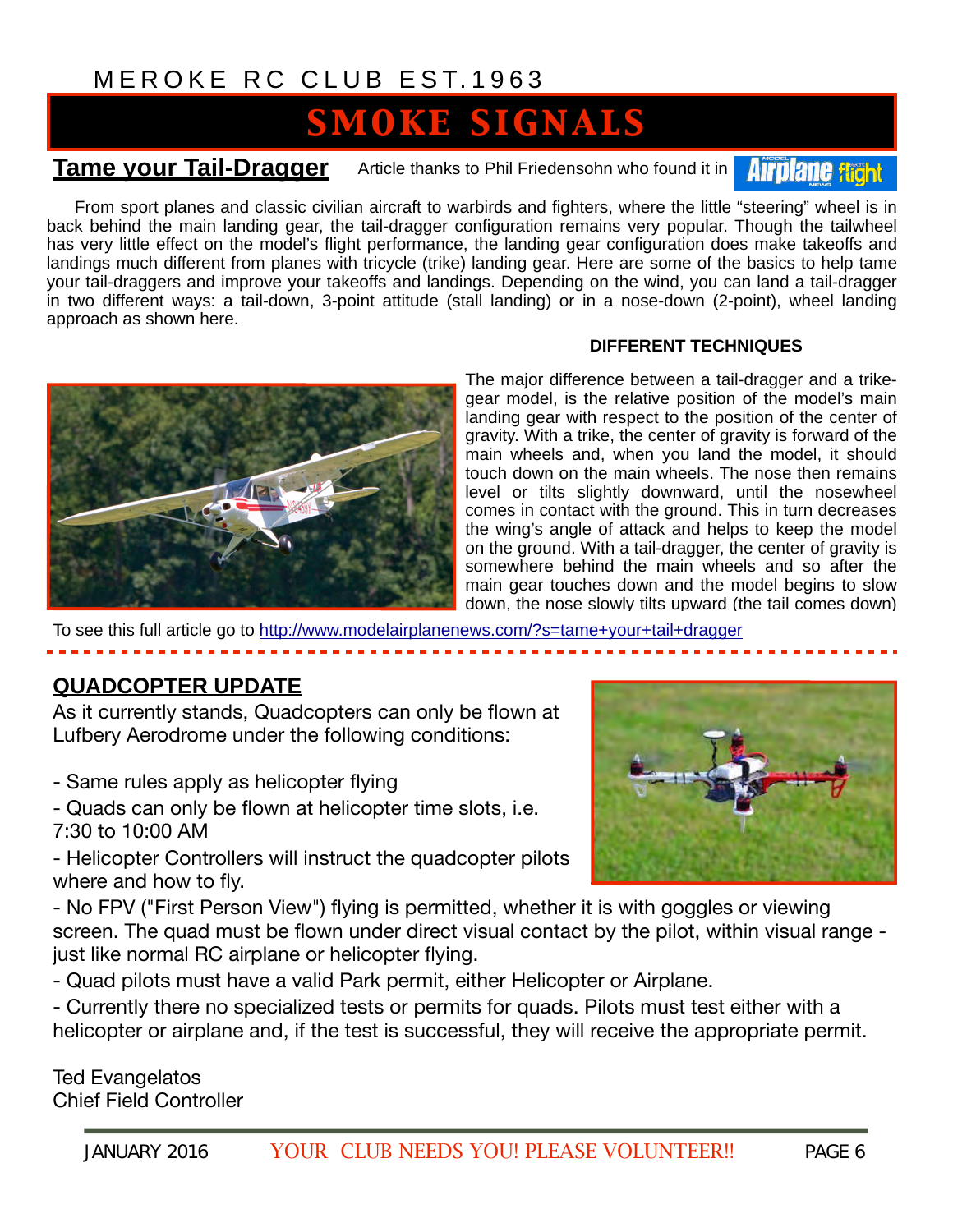## SMOKE SIGNALS

### **MARK KLEIN**



## **SHOW & TELL**

"...It's a JEMCO kit by Jim Meister it's out in the seventies…it's foam wings, built up fuselage, it is scale, it's built to scale outlines…one thing that I did

have a problem is that they cut the canopy scale, and the lines on the canopy, (laugh) well sure here I am I followed and I cut it right on the line that goes right on to the top of the wood there's no overlap so how do you put this sucker on? Ed Wiemann gave me a product called…*Formula 5-6-0* it's like a copy of the old *56*, the *Canopy 56, rc 56* it happens to work a lot better… because you wick it in you don't put it on and then put the canopy on top, you put the canopy first and then you wick the edges you put it along the edge, you can wipe it with you finger…and it dries clear and it's on tight…it really worked."



"The engine is an **OS 91** 4 Stroke and this baby cost me with shipping and everything \$274 and let me tell you it is a great engine…when you hear it it sounds fantastic!

## **Nelson Ramos**



**AT-6 TEXAN**

It's inverted…a lot of people don't know how to set up an inverted engine…normally they get an engine that bogs down on idle. They don't know about the siphoning effect number one...the siphoning effect is this here, you have the tank, you have the carburetor you bring it straight in it keeps flooding the stupid carburetor, it bogs down, With the fuel, you take the fuel you go over the top of your tank and then into your carburetor and you prevent the siphoning effect, there it is"